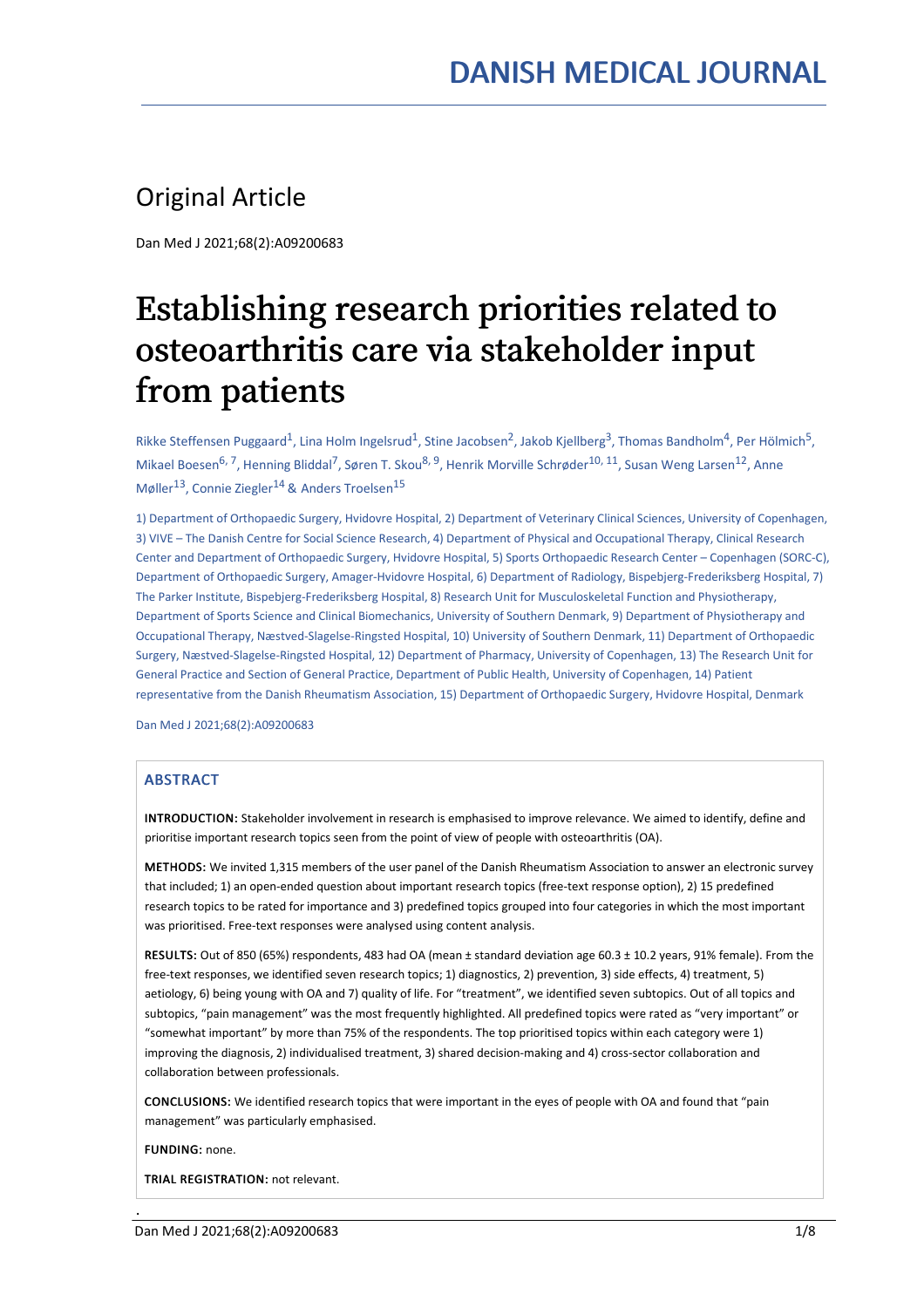Osteoarthritis (OA) is one of the leading contributors to the global burden of disease [1] and the second most common reason for patients to seek healthcare [2]. In Denmark, 21% of the adult population have OA [3]. In 2010, OA-related social expenses in Denmark were estimated to 11.5 billion DKK [4]. As in all fields of medicine, with increased research activities in the field of OA follows an increased risk of research waste [5]. A mismatch between the research agenda of the research community and what patients find important has been identified as a considerable source of research waste [6]. Consequently, stakeholder involvement in research is emphasised to improve the relevancy to patients and the public [7]. Although stakeholder involvement is challenging, it was found to increase trust in research findings, increase disease awareness and improve the dialogue about research, not only for stakeholders who were directly involved, but also in the wider patient population [8].

Internationally, several initiatives to increase stakeholder involvement exist, including the James Lind Alliance (JLA) [9], INVOLVE [10] and "Guidance for Reporting Involvement of Patients and the Public" [11]. In Denmark, the Knowledge Center For User Involvement in Health Care (ViBIS) initiative [12] has been established. Establishing what people with OA consider to be relevant research priorities in a Danish context is a first step towards expanding the role of patients in OA research, as suggested in the evidence-based manifesto for better healthcare [7].

Inspired by these initiatives to increase patient involvement, the present study was initiated by the research collaboration Clinical Academic Group Research in OsteoArthritis Denmark (CAG ROAD) [13]. The CAG ROAD vision is to improve the quality of life for people suffering from OA. To increase the end-benefit for patients, the most important stakeholders, a structured approach is needed to ensure that people with OA consider research in OA relevant and beneficial to them. The purpose of this study was to identify, define and prioritise the most relevant research topics, seen from the perspective of people with OA.

#### **METHODS**

We conducted a survey in collaboration with the Danish Rheumatism Association. The Danish Rheumatism Association is a patient organisation covering rheumatic disease, such as OA, rheumatoid arthritis and connective tissue diseases. The association offers an opportunity to be part of a voluntary user panel which involves answering surveys about different subjects related to own disease. The user panel consisted of 1,315 people at the time of our survey in November 2018. The respondents selected their primary disease and any other disease on a list of rheumatic diseases. To ensure relevance to people with OA, we only included responses from those who reported OA as"primary" or "other" disease. A link to the electronic survey was sent by e-mail. To increase the response rate, we sent a reminder e-mail after one week.

To ensure relevancy, comprehensibility and comprehensiveness, a questionnaire about research and relevant research topics was developed using a circular process involving several rounds of edits based on comments from three employees from the Danish Rheumatism Association, hereof one living with OA. The multidisciplinary CAG Steering Committee members also contributed with their comments. The Steering Committee includes specialists in orthopaedic surgery, rheumatology, physiotherapy, general practice, veterinary, radiology, health economy, pharmacology and anthropology. All contributors agreed on the final questionnaire. The questions about research topics were divided into three parts: The first part was the question "Thinking of your own disease, what do you think research should focus on?", with a free-text answer option. In the second part, the respondents were asked to rate the importance of 15 predefined research topics with the response options "very important to me", "somewhat important to me", "not important to me" or "I don't know" (Table 1). In the third part, the same 15 research topics were sub-grouped into four categories: 1) aetiology, prevention and diagnosis (three topics), 2) treatment (six topics), 3) information and shared decision-making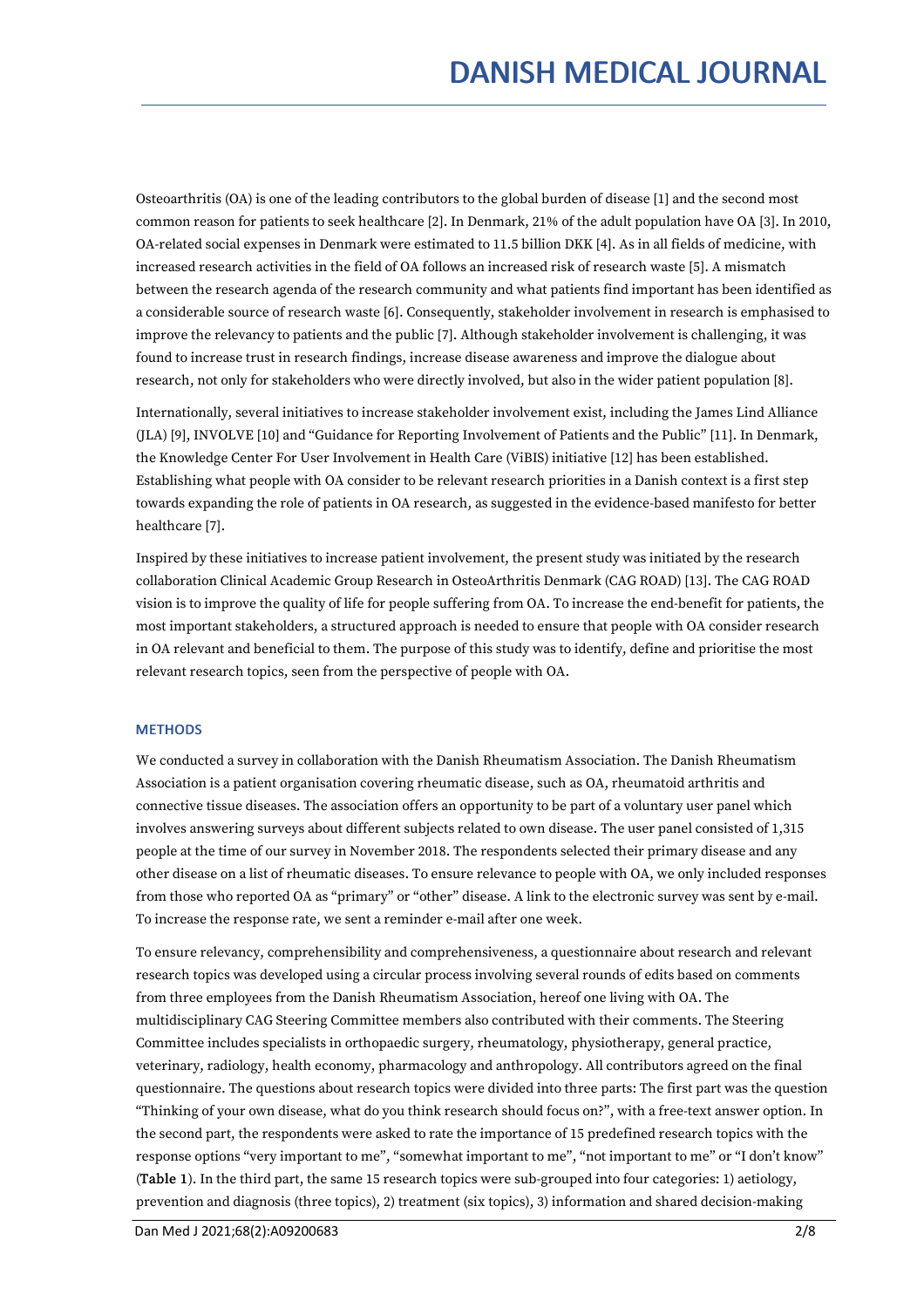(three topics), and 4) course of treatment and social consequences (three topics). For each category, the respondents were asked to mark what they considered to be the most important research topic. Finally, the respondents were allowed to add additional comments to the survey.

#### TABLE 1 The 15 predefined research topics, their formulation in lay term and categorisation into four research areas, as included in the questionnaire.

| Research topic category                         | <b>Predefined research topic</b>                                      | <b>Formulation in questionnaire</b>                                                                                                           |
|-------------------------------------------------|-----------------------------------------------------------------------|-----------------------------------------------------------------------------------------------------------------------------------------------|
| Aetiology, prevention and<br>diagnosis          | Aetiology                                                             | "Why the disease occurs"                                                                                                                      |
|                                                 | Prevention                                                            | "To prevent the disease"                                                                                                                      |
|                                                 | <b>Diagnosis</b>                                                      | "To improve diagnosis"                                                                                                                        |
| Treatment                                       | <b>Effect of medical treatment</b>                                    | "The effect of medical treatment"                                                                                                             |
|                                                 | <b>Effect of surgery</b>                                              | "The effect of surgery"                                                                                                                       |
|                                                 | Effect of non-surgical and non-medical<br>treatment                   | "The effect of non-surgical and non-medical treatment, e.g. exercise,<br>insoles, weight reduction, etc."                                     |
|                                                 | Development of new treatment options                                  | "Development of new treatment options"                                                                                                        |
|                                                 | Individualised treatment                                              | "Individualised treatment"                                                                                                                    |
|                                                 | Avoiding overtreatment                                                | "To avoid overtreatment"                                                                                                                      |
| Information and shared<br>decision-making       | Information to patients                                               | "Patient information about the disease"                                                                                                       |
|                                                 | Information to next of kin                                            | "Information to next of kin"                                                                                                                  |
|                                                 | Shared decision-making                                                | "Shared decision-making/collaboration between patient and health<br>professionals on the choice of diagnostic or treatment options"           |
| Course of treatment and<br>societal consequence | Treatment equity across municipalities                                | "Treatment equity across municipalities"                                                                                                      |
|                                                 | Multimorbidity                                                        | "The understanding of living with multiple chronic diseases"                                                                                  |
|                                                 | Cross-sector collaboration and collaboration<br>between professionals | "Collaboration between healthcare professionals, e.g. between the<br>general practitioner and the physiotherapist, orthopaedic surgeon, etc." |

#### Qualitative content analysis

To identify important research topics, the free-text responses to the first part of the questionnaire were analysed using qualitative content analysis [14]. This analysis involved identification of themes, patterns, and repeated words by reading and re-reading the responses. Two authors (RSP, LHI) performed the content analysis independently to enhance the trustworthiness of our findings [15]. One author (RSP) used an inductive approach, attempting to remain unaffected by the predefined list of research topics. The second author (LHI), who had been involved in generating the 15 predefined research topics, used a deductive approach, applying these predefined topics as a coding framework that was expanded with identified themes. The two authors subsequently compared their thematisation, and discrepancies were discussed to reach agreement on the identified important research topics [16]. Content analysis enabled quantitative counts of the identified themes. An Excel spreadsheet was used to code and categorise the free-text responses [17].

#### Quantitative descriptive analysis

The second analytical strategy was quantitative and aimed at prioritising important research categories. The categorical importance rating of each of the 15 research topics on the predefined list were summarised as number and percentage responses. For each of the four predefined research categories, a prioritised list of topics was generated based on the proportions of responders selecting each topic as being the most important to them.

Trial tregistration: not relevant.

#### RESULTS

#### The population

Out of the 1,315 people in the user panel, 850 (65%) responded to the questionnaire; the number of respondents Dan Med J 2021;68(2):A09200683 3/8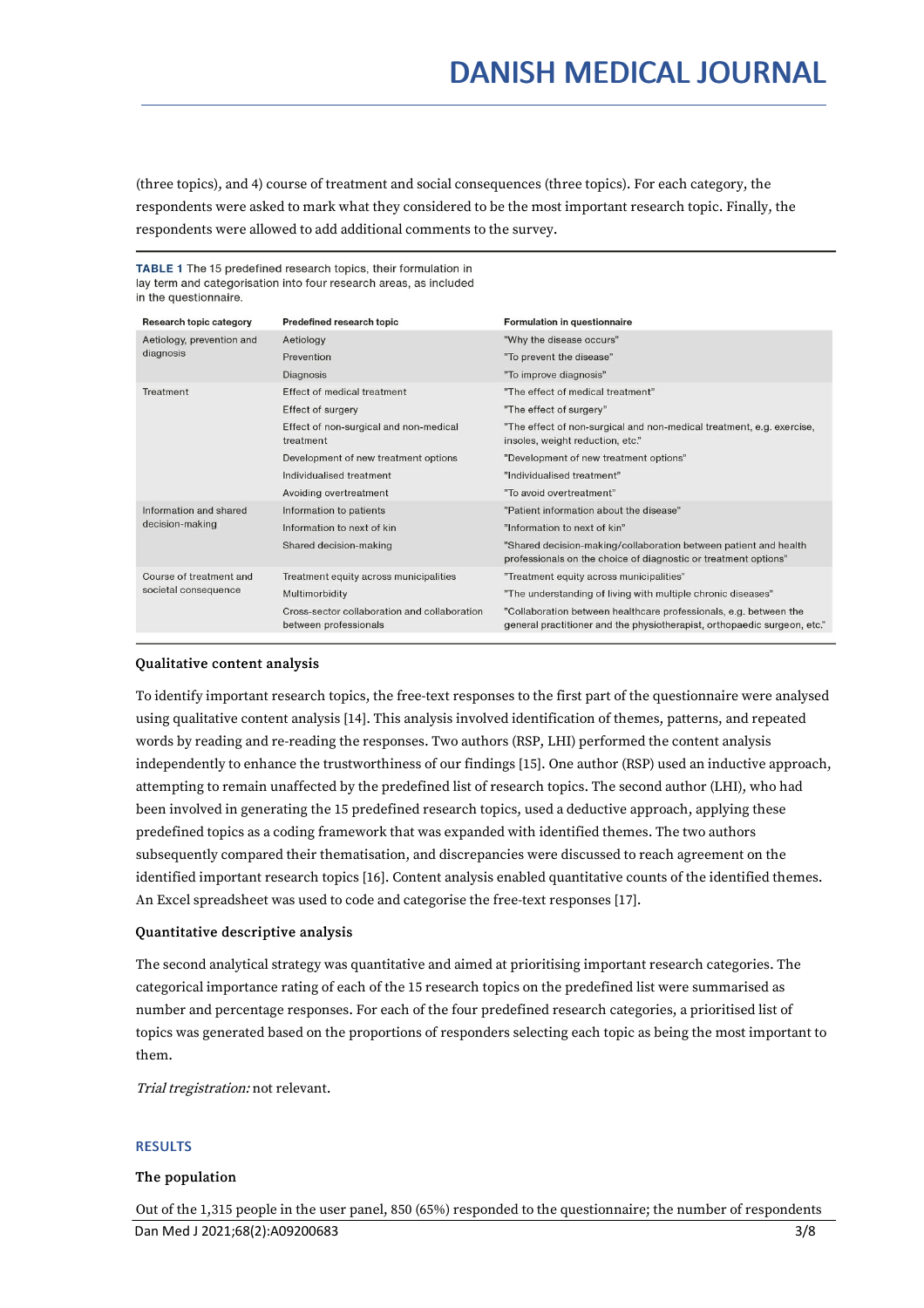with self-reported OA in any joint was 483 (57%). We excluded the remaining 43% who had other primary rheumatic diseases than OA. The affected joint was most often the knee(s), hand(s) and the spine (Table 2).

### TABLE 2 Characteristics of the 483 respondents with osteoarthritis

| Age, mean $(\pm SD)$ , yrs                           | $60.3 (\pm 10.2)$ |  |  |
|------------------------------------------------------|-------------------|--|--|
| Females, % (n)                                       | 91 (440)          |  |  |
| Duration of OA, % (n)                                |                   |  |  |
| < 1 yr                                               | 3(11)             |  |  |
| $1-2$ yrs                                            | 6(30)             |  |  |
| $3-5$ yrs                                            | 19 (92)           |  |  |
| $6-10$ yrs                                           | 23 (108)          |  |  |
| $> 10$ yrs                                           | 46 (221)          |  |  |
| I don't know                                         | 4(18)             |  |  |
| Location of OA, $\%$ (n)                             |                   |  |  |
| Knee(s)                                              | 58 (279)          |  |  |
| Hand(s)                                              | 55 (262)          |  |  |
| Spine                                                | 53 (252)          |  |  |
| Neck                                                 | 46 (223)          |  |  |
| Foot/feet                                            | 42 (201)          |  |  |
| Hip(s)                                               | 39 (186)          |  |  |
| Shoulder(s)                                          | 38 (184)          |  |  |
| Ankle(s)                                             | 28 (133)          |  |  |
| Wrist(s)                                             | 26 (127)          |  |  |
| Other                                                | 5(23)             |  |  |
| $OA = $ osteo arthritis; $SD = $ standard deviation. |                   |  |  |

## Identification of important research topics

Through content analysis of the free-text responses, we identified seven important research topics: 1) diagnosis, 2) prevention, 3) side effects, 4) treatment, 5) aetiology, 6) being young with OA and 7)quality of life. The topic "treatment" was identified as the most frequent overall topic that covered seven subtopics: a) exercise, b) diet, c) surgery, d) medicine, e) pain management, f) cartilage replacement and g) individualised treatment (Figure 1). The number of times a topic was mentioned varied (Figure 1). Out of all seven overall topics and the seven treatment subtopics, the most frequently reported topic was "pain management". Examples of elaborative statements included a more thorough pain assessment, development of new and more effective or safer pharmacologic alternatives, using exercise and diet as specific pain management approaches and using cannabis as pain medication in OA (supplementary Table S1

https://ugeskriftet.dk/files/a09200683\_supplementary\_.pdf).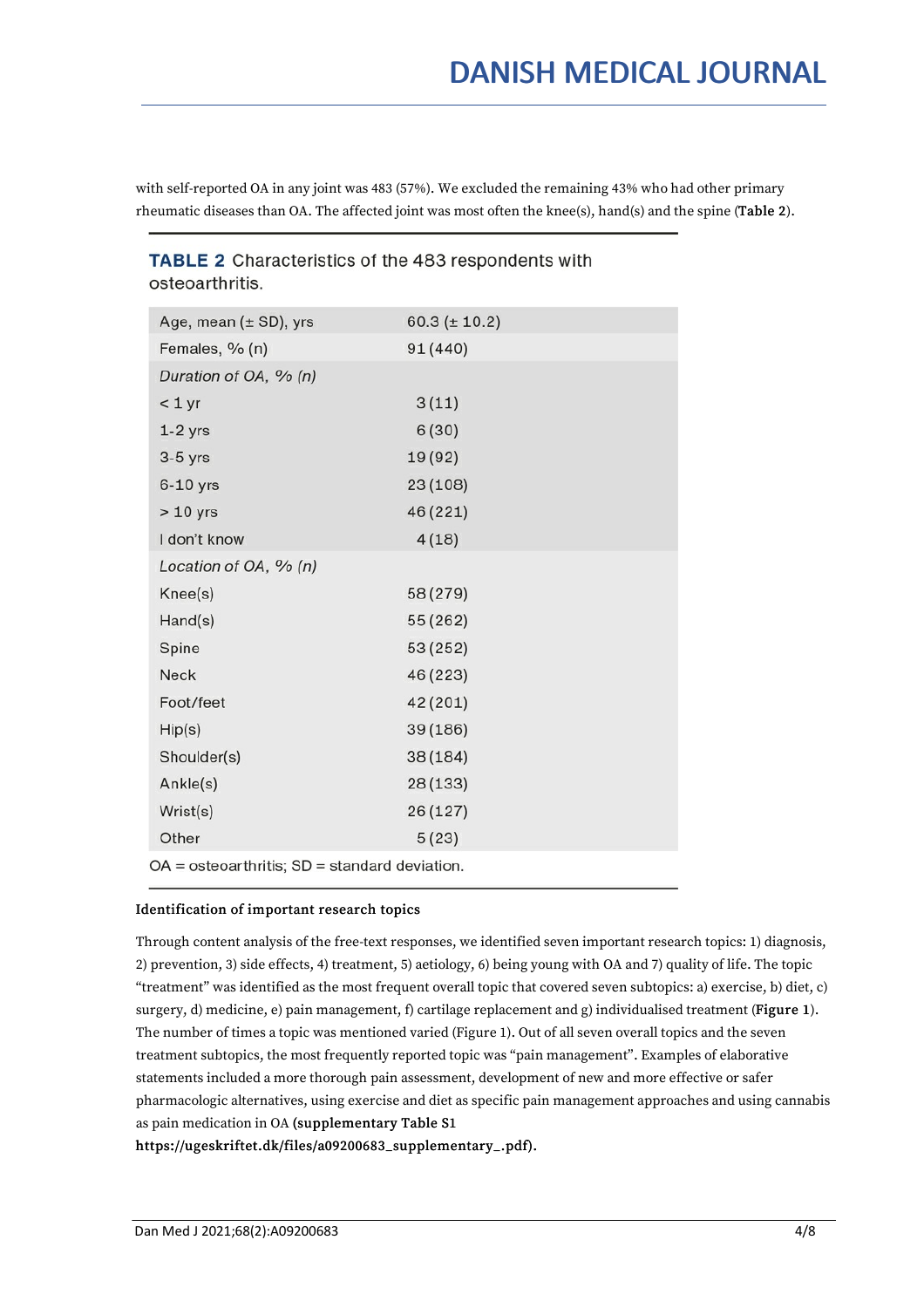# DANISH MEDICAL JOURNAL

FIGURE 1 Seven identified focus areas for research in osteoarthritis (OA), emerging from qualitative content analysis of free-text responses to an open question about what the respondents considered important research focus areas. Prevention Side effects Aetiology Being young with **Quality of life Diagnosis Treatment**  $(n = 65)$  $(n = 49)$  $(n = 77)$  $(n = 316)$  $(n = 49)$  $OA (n = 6)$  $(n = 41)$ Faster ( $n = 22$ ) Why the illness Worsening Pain  $(n = 17)$ Assistive devices  $(n = 16)$  $(n = 13)$ occurs ( $n = 27$ ) Holistic approach Tiredness ( $n = 14$ )  $(n = 14)$ Exercise ( $n = 12$ ) Genetics/heritage Maintaining a job  $(n = 10)$  $(n = 8)$ Development of Collaboration Developing other diseases or between illnesses ( $n = 3$ ) injuries ( $n = 8$ ) Mechanism Social common ground  $(n = 3)$ professionals  $(n = 2)$  $(n = 9)$ Diet ( $n = 3$ ) From treatment  $(n = 6)$ Pregnancy/ Development of hormones  $(n = 2)$ new methods  $(n = 5)$ Psychological  $(n = 3)$ Information  $(n = 5)$ Context ( $n = 3$ ) ٦ Ŵ v Exer Diet ( $n = 26$ ) Surgery Pain manag Innovative Cartilage Individualised  $(n = 52)$  $(n = 16)$  $(n = 104)$ medicine ( $n = 56$ ) substitution treatment  $(n = 22)$  $(n = 13)$ Development of Cannabis ( $n = 12$ ) Development, new methods fewer side effects  $(n = 7)$  $(n = 25)$ Development  $(n = 10)$ Exercise  $(n = 3)$ Development. new medicine  $(n = 16)$ Exercise ( $n = 3$ ) Diet  $(n = 2)$ Individualised Non-medical  $(n = 3)$  $(n = 3)$ Cure  $(n = 1)$ Diet  $(n = 1)$ 

#### Prioritisation of research topics

Out of the 15 predefined research topics, ten topics were rated as "very important" and the remaining five were rated as "somewhat important" by more than 75% of the respondents (Figure 2). The three topics that were most frequently rated as "very important" were "development of new treatment options" (88%), "individualised treatment" (87%) and "cross-sector collaboration and collaboration between professionals" (86%).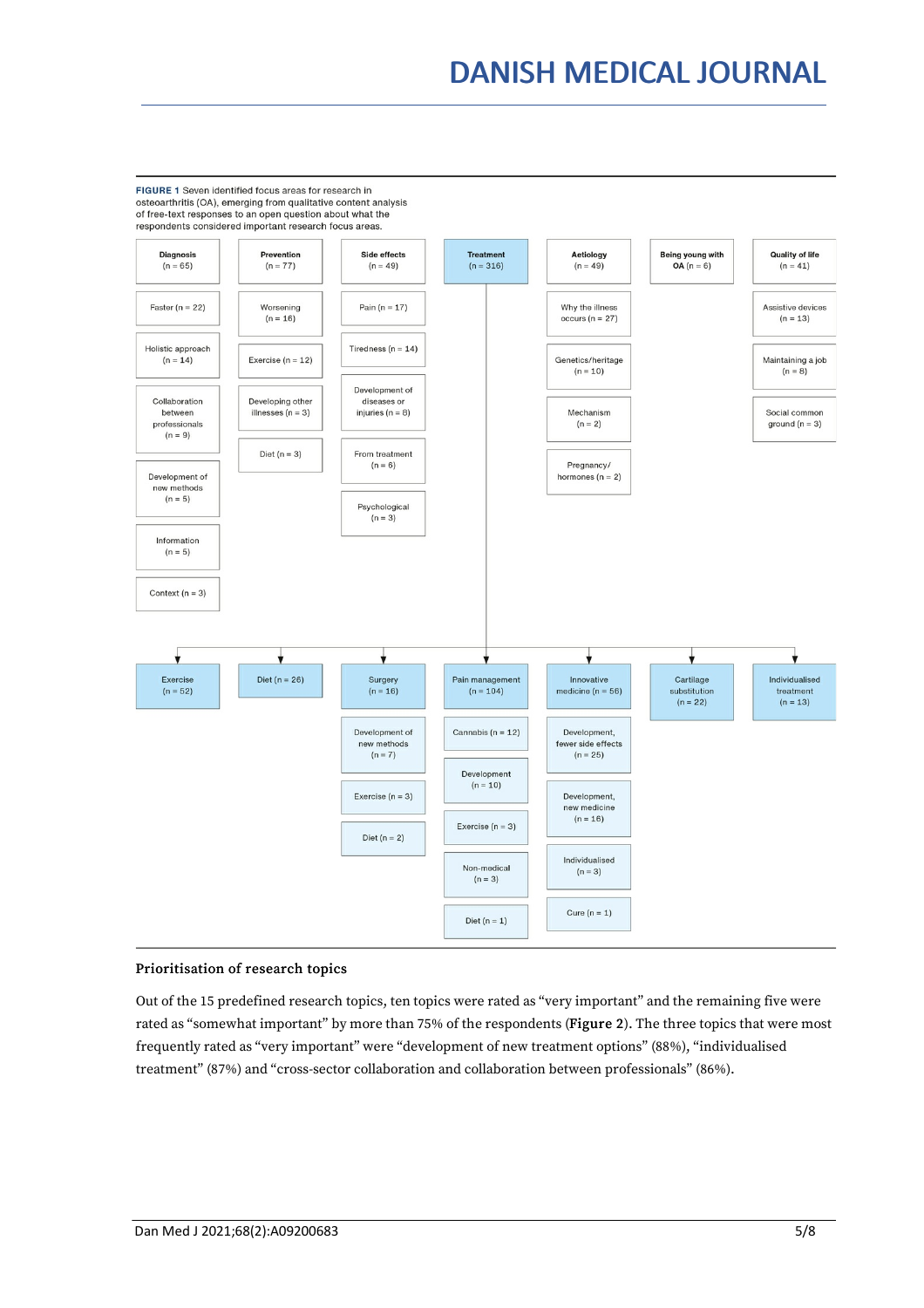

FIGURE 2 The respondents' importance rating of the 15 predefined research topics.

No topic was reported as being "not important" by more than 20%. The three topics that were most frequently reported as being "not important" were "effect of surgical treatment" (14%), "information to next of kin" (18%) and "aetiology" (9%).

Within category 1) aetiology, prevention and diagnosis, the topic that was most frequently considered important was "diagnosis" (reported by 45%). The most important topic within category 2) treatment was "individualised treatment" (reported by 32%); in category 3) information and shared decision-making, it was "shared decision making" (reported by 64%); and in category 4) course of treatment and societal consequences, it was "cross sector collaboration and collaboration between professionals" (reported by 51%).

### **DISCUSSION**

Using a survey approach, we sought to investigate which research topics are important for people with OA. We identified seven important research topics and seven subtopics, of which "pain management" was the most frequently reported. We found that many of the identified topics were mirrored in the predefined list of research topics. The predefined topics were considered important by most respondents, with 1) improving the diagnosis, 2) individualised treatment, 3) shared decision-making and 4) improving the collaboration between healthcare professionals being the top prioritised research topics.

Our findings highlight how important relieving pain, the cardinal symptom of OA, is to people with OA, since "pain management" was mentioned by 65% of the respondents (Figure 1). Correspondingly, a systematic review of qualitative studies investigating peoples' experiences from living with knee OA also identified pain and its management as important [18]. While we argue that "pain management" was indirectly included in some of our predefined topics, such as in evaluating the effect of different treatment possibilities, we had not directly worded "pain management" as a separate research topic. The dominance of "pain management" in the free-text responses underlines its relevance. The respondents' elaborative comments regarding "pain management"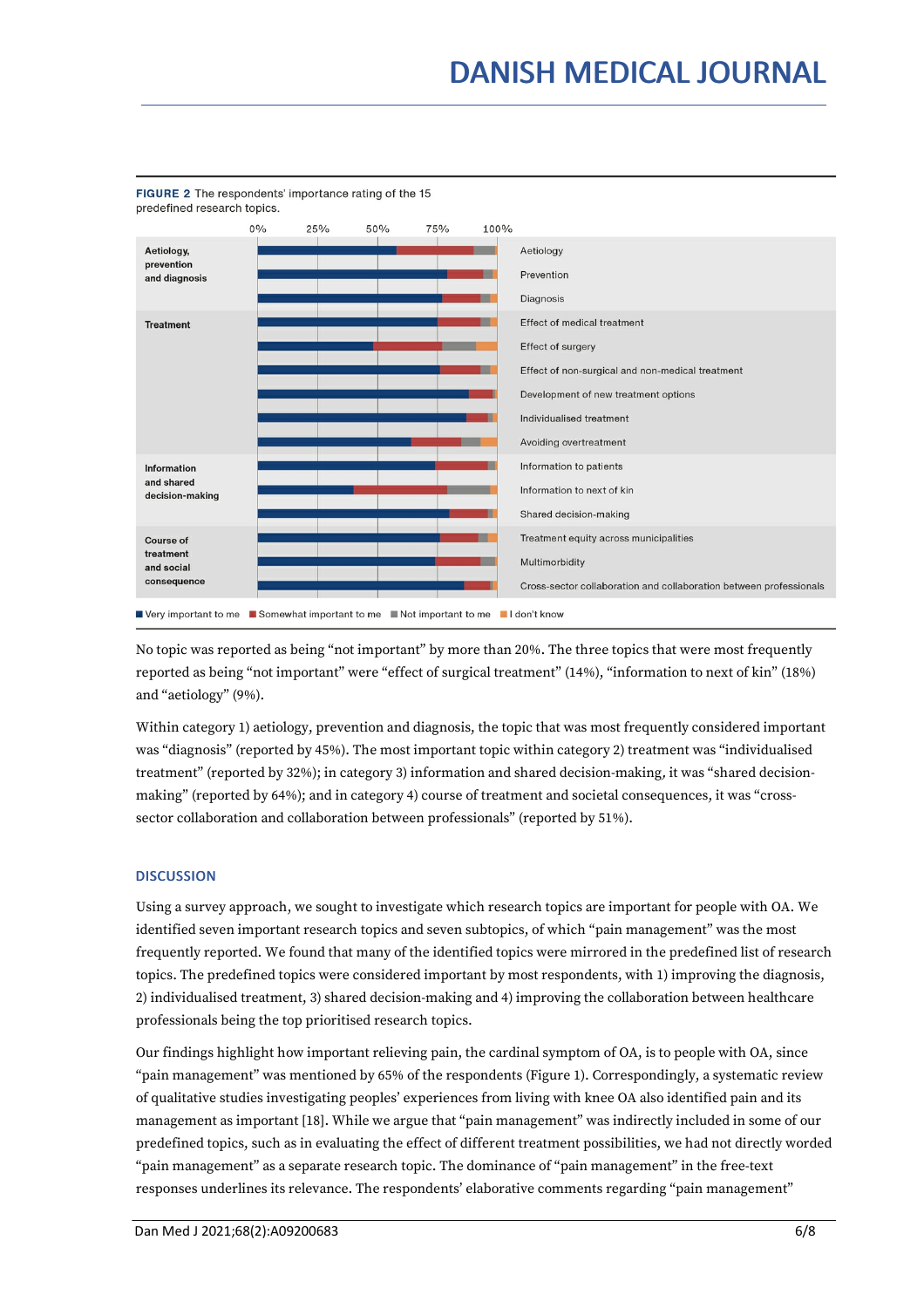varied from being unspecific to specifically concerning aspects such as different treatment methods to alleviate pain. Other identified overall topics not included in our pre-specified list were "side effects", which included side effects of treatment, tiredness and psychological distress; "being young with OA"; "cartilage substitution" as a separate treatment option; and "quality of life" that included aspects such as the ability to stay employed. These are topics that should be considered in the design and hypothesis-generating phase of new research initiatives.

Our findings were largely comparable to the JLA research priorities for Early Hip and Knee Osteoarthritis. Whereas our results solely reflect the opinions of people with OA, the JLA priorities were produced through collaborative workshops with patients, carers, health professionals and researchers. Our results confirm that the JLA prioritisations that overall focus on treatment, preventive strategies and diagnostics, are considered important by people with OA in Denmark. The finding that improved diagnosis is an important research focus was also emphasised by the WHO. The WHO highlighted the need to detect biomarkers to measure disease status and progression and to evaluate the effect of treatment and long-term management of OA [19].

The strengths of this study included the systematic approach using a survey that enabled using both qualitative and quantitative analytical strategies. In qualitative research, it is important to consider the trustworthiness of the study through systematic evaluation in all its phases [14]. A limitation of the single open-ended question asking about important research topics was that we were unable to explore the responses further. The strength of our approach is, however, that we gained insight into the views of a large number of people with OA, which improves the generalisability of the study. Another limitation is that some of the important research topics in the predefined list were brief, which leaves room to interpret their actual meaning differently and may have led the respondents to prioritise differently. Furthermore, we may have introduced selection bias by only inviting volunteers from the user panel of Danish Rheumatism Association. We recognise that the selected group may not give the full picture of how people with OA feel about research. These respondents might be more motivated and more resourceful as reflected in their ability to contribute with their opinions. The credibility of the results of the content analysis was improved by using an inductive and a more deductive approach while simultaneously analysing the free-text responses. We argue that this analytic approach may have decreased the risk of interpreting the responses incorrectly.

This study provided a starting point for directly involving patients in the CAG ROAD-s work. The identified important research topics will be considered in the CAG ROADs strategy for future research efforts. The identified research topics cannot stand alone in ascertaining the relevancy of future research initiatives. Expanding the involvement of patients and other important stakeholders in our research is considered crucial to support the vision of the CAG ROAD to improve the quality of life for people with OA. Future initiatives may involve activities such as dialogue-enhancing workshops and inclusion of patient partners in specific research projects.

We identified important research topics in the eyes of people with OA. Out of seven overall research topics reported in free-text responses, where "treatment" was identified as the most frequent overall topic, "pain management" was emphasised as particularly important. From a predefined list of research topics, "development of new treatment options", "individualised treatment" and "cross-sector collaboration and collaboration between professionals" were most frequently rated as "very important". Our findings will contribute to future CAG ROAD research in OA.

CORRESPONDENCE: Rikke Steffensen Puggaard. E-mail: [rikke.steffensen@gmail.com](mailto:rikke.steffensen@gmail.com)

ACCEPTED: 4 December 2020